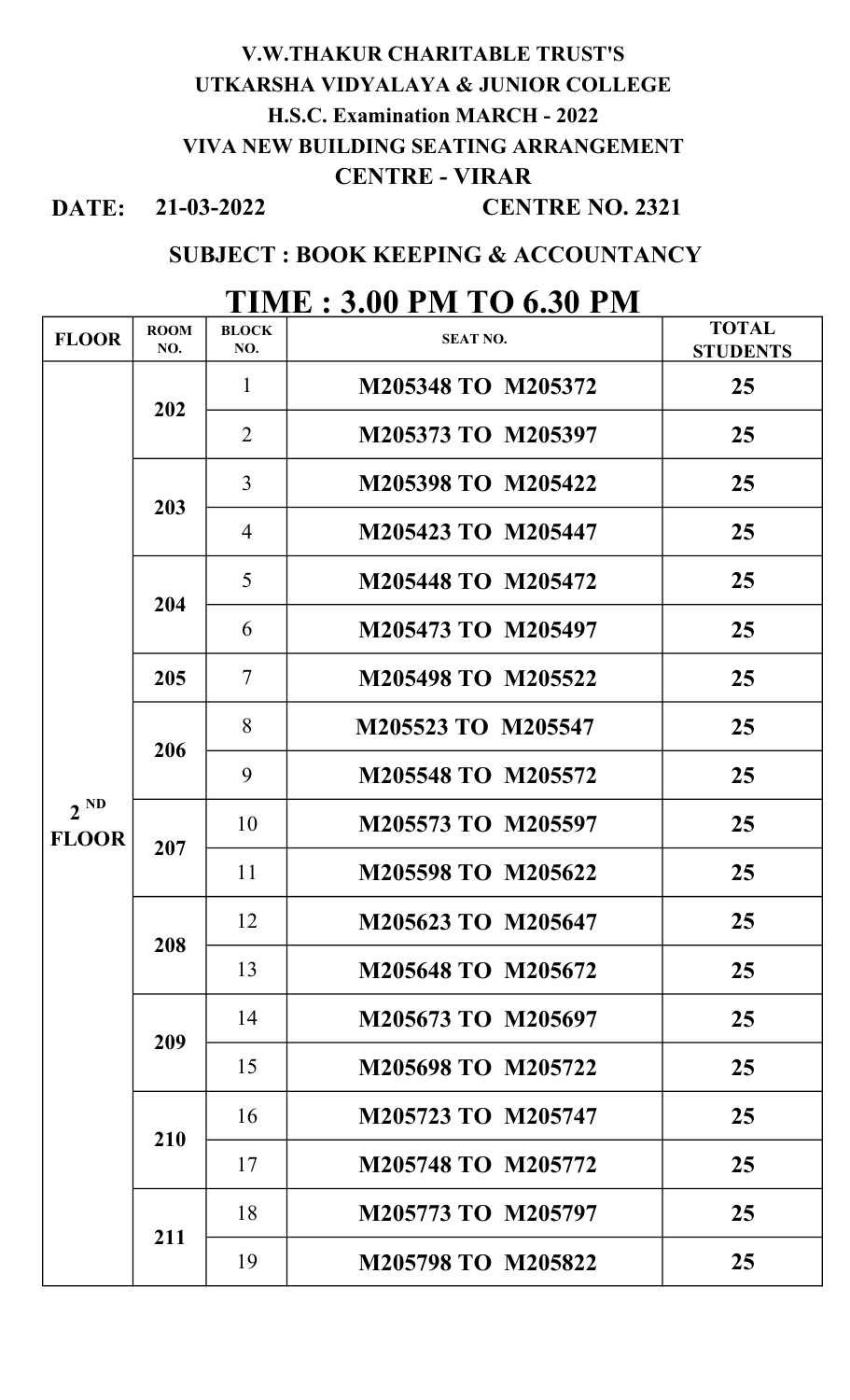### V.W.THAKUR CHARITABLE TRUST'S UTKARSHA VIDYALAYA & JUNIOR COLLEGE H.S.C. Examination MARCH - 2022 VIVA NEW BUILDING SEATING ARRANGEMENT CENTRE -VIRAR

DATE: 21-03-2022 TIME : 3.00 PM TO 6.30 PM CENTRE NO. 2321 SUBJECT : BOOK KEEPING & ACCOUNTANCY

| <b>FLOOR</b>    | ROOM NO.      | <b>BLOCK</b><br>NO. | $\cdots$<br>$\mathbf{v} \mathbf{v}$<br><b>SEAT NO.</b> | <b>TOTAL</b><br><b>STUDENTS</b> |
|-----------------|---------------|---------------------|--------------------------------------------------------|---------------------------------|
|                 | 302           | 20                  | M205823 TO M205847                                     | 25                              |
|                 |               | 21                  | M205848 TO M205872                                     | 25                              |
|                 | 303           | 22                  | M205873 TO M205897                                     | 25                              |
|                 |               | 23                  | M205898 TO M205922                                     | 25                              |
|                 | 304           | 24                  | M205923 TO M205947                                     | 25                              |
|                 |               | 25                  | M205948 TO M205972                                     | 25                              |
|                 | 305           | 26                  | M205973 TO M205997                                     | 25                              |
|                 | 306           | 27                  | M205998 TO M206022                                     | 25                              |
|                 |               | 28                  | M206023 TO M206047                                     | 25                              |
|                 | 308           | 29                  | M206048 TO M206072                                     | 25                              |
|                 |               | 30                  | M206073 TO M206097                                     | 25                              |
|                 | 309           | 31                  | M206098 TO M206122                                     | 25                              |
|                 |               | 32                  | M206123 TO M206147                                     | 25                              |
| 3 <sup>RD</sup> | 310           | 33                  | M206148 TO M206172                                     | 25                              |
| <b>FLOOR</b>    |               | 34                  | M206173 TO M206197                                     | 25                              |
|                 | 311           | 35                  | M206198 TO M206222                                     | 25                              |
|                 |               | 36                  | M206223 TO M206247                                     | 25                              |
|                 | 312           | 37                  | M206248 TO M206272                                     | 25                              |
|                 | 313           | 38                  | M206273 TO M206297                                     | 25                              |
|                 |               | 39                  | M206298 TO M206322                                     | 25                              |
|                 | 314           | 40                  | M206323 TO M206347                                     | 25                              |
|                 |               | 41                  | M206348 TO M206372                                     | 25                              |
|                 | 315           | 42                  | M206373 TO M206397                                     | 25                              |
|                 | B/316         | 43                  | M206398 TO M206422                                     | 25                              |
|                 | B/317         | 44                  | M206423 TO M206447                                     | 25                              |
|                 |               | 45                  | M206448 TO M206472                                     | 25                              |
|                 | <b>B</b> /318 | 46                  | M206473 TO M206497                                     | 25                              |
|                 |               | 47                  | M206498 TO M206522                                     | 25                              |
|                 | B/319         | 48                  | M206523 TO M206547                                     | 25                              |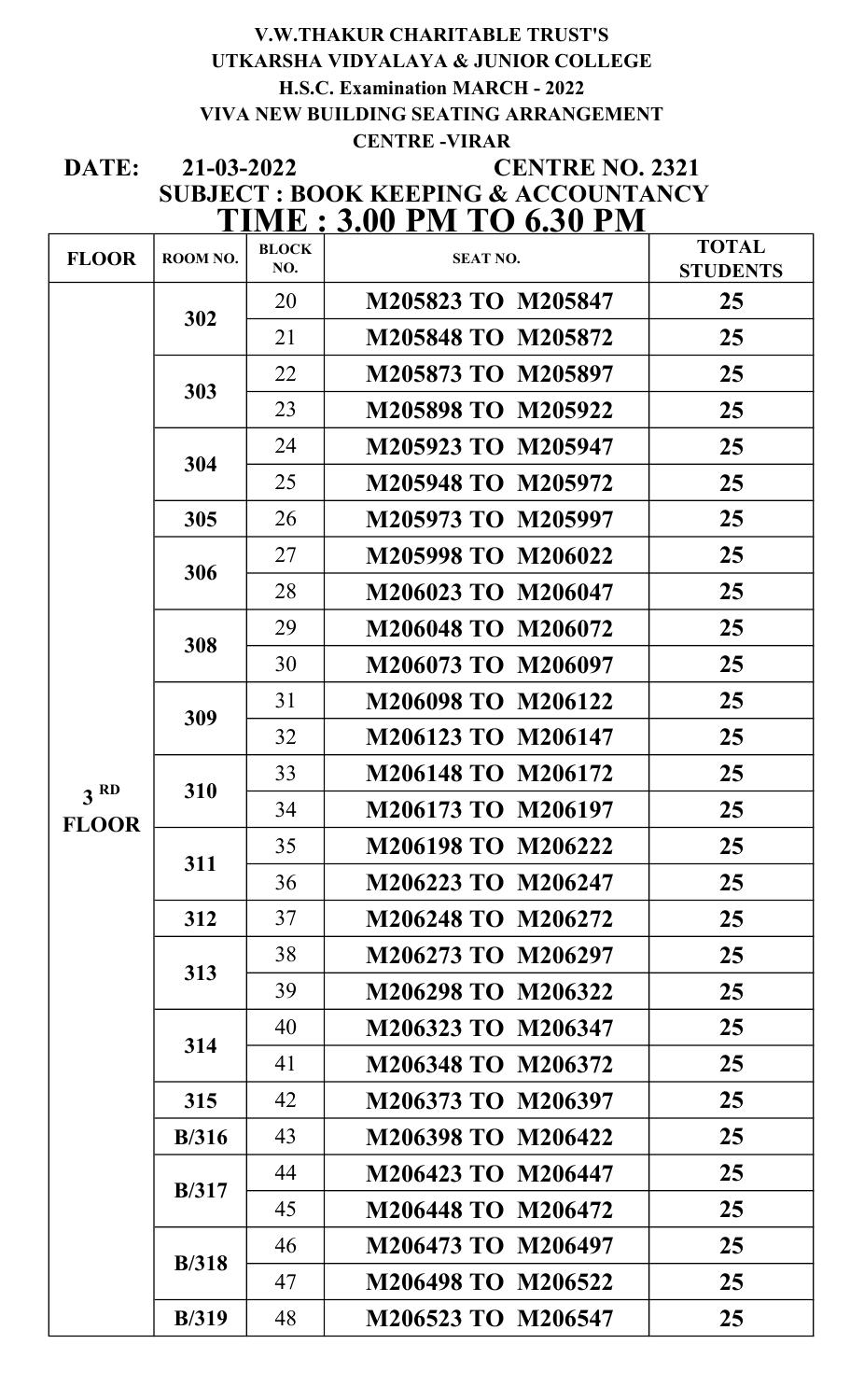#### V.W.THAKUR CHARITABLE TRUST'S UTKARSHA VIDYALAYA & JUNIOR COLLEGE H.S.C. Examination MARCH - 2022 VIVA NEW BUILDING SEATING ARRANGEMENT CENTRE -VIRAR

DATE:

#### 21-03-2022 SUBJECT : BOOK KEEPING & ACCOUNTANCY TIME : 3.00 PM TO 6.30 PM CENTRE NO. 2321

| <b>FLOOR</b>          | ROOM NO.      | <b>BLOCK NO.</b> | <b>SEAT NO.</b>              | <b>TOTAL STUDENTS</b> |
|-----------------------|---------------|------------------|------------------------------|-----------------------|
|                       | 403           | 49               | M206548 TO M206572           | 25                    |
|                       |               | 50               | M206573 TO M206597           | 25                    |
|                       | 404           | 51               | M206598 TO M206622           | 25                    |
|                       |               | 52               | M206623 TO M206647           | 25                    |
|                       |               | 53               | M206648 TO M206672           | 25                    |
|                       | 406           | 54               | <b>M206673 TO</b><br>M206697 | 25                    |
|                       | 407           | 55               | <b>M206698 TO</b><br>M206722 | 25 <sub>1</sub>       |
|                       |               | 56               | M206723 TO<br>M206747        | 25                    |
|                       | 408           | 57               | <b>M206748 TO</b><br>M206772 | 25                    |
|                       |               | 58               | <b>M206773 TO</b><br>M206797 | 25 <sub>1</sub>       |
|                       | 409           | 59               | <b>M206798 TO</b><br>M206822 | 25                    |
|                       |               | 60               | <b>M206823 TO</b><br>M206847 | 25 <sub>1</sub>       |
|                       | 410           | 61               | M206848 TO M206872           | 25                    |
|                       |               | 62               | M206873 TO M206897           | 25                    |
|                       | 411           | 63               | <b>M206898 TO</b><br>M206922 | 25                    |
|                       |               | 64               | M206923 TO M206947           | 25 <sub>1</sub>       |
|                       | 412           | 65               | M206948 TO M206972           | 25 <sub>1</sub>       |
|                       | 413           | 66               | <b>M206973 TO</b><br>M206997 | 25 <sub>1</sub>       |
|                       |               | 67               | <b>M206998 TO</b><br>M207022 | 25                    |
|                       | 414           | 68               | <b>M207023 TO</b><br>M207047 | 25                    |
|                       |               | 69               | <b>M207048 TO</b><br>M207072 | 25                    |
|                       | 415           | 70               | <b>M207073 TO</b><br>M207097 | 25                    |
|                       | B/416         | 71               | <b>M207098 TO</b><br>M207122 | 25                    |
|                       | B/417         | 72               | <b>M207123 TO</b><br>M207147 | 25                    |
| 4 <sup>TH</sup> FLOOR |               | 73               | M207148 TO M207172           | 25                    |
|                       | B/418         | 74               | M207173 TO M207197           | 25                    |
|                       |               | 75               | M207198 TO M207222           | 25                    |
|                       | B/419         | 76               | M207223 TO M207247           | 25 <sub>1</sub>       |
|                       | C/420         | 77               | M207248 TO M207272           | 25 <sub>1</sub>       |
|                       |               | 78               | M207273 TO M207297           | 25                    |
|                       | C/421         | 79               | <b>M207298 TO</b><br>M207322 | 25 <sub>1</sub>       |
|                       |               | 80               | <b>M207323 TO</b><br>M207347 | 25                    |
|                       | C/422         | 81               | M207348 TO M207372           | 25                    |
|                       |               | 82               | M207373 TO M207397           | 25                    |
|                       | C/423         | 83               | <b>M207398 TO</b><br>M207422 | 25 <sub>1</sub>       |
|                       |               | 84               | <b>M207423 TO</b><br>M207447 | 25                    |
|                       | C/424         | 85               | <b>M207448 TO</b><br>M207472 | 25                    |
|                       |               | 86               | M207473 TO M207497           | 25                    |
|                       | C/425         | 87               | M207498 TO M207522           | 25 <sub>1</sub>       |
|                       |               | 88               | <b>M207523 TO</b><br>M207547 | 25 <sub>1</sub>       |
|                       | C/426         | 89               | M207548 TO M207572           | 25                    |
|                       | C/427         | 90               | <b>M207573 TO</b><br>M207597 | 25                    |
|                       |               | 91               | <b>M207598 TO</b><br>M207622 | 25                    |
|                       | C/428         | 92               | M207623 TO M207647           | 25                    |
|                       |               | 93               | M207648 TO M207672           | 25 <sub>1</sub>       |
|                       | B/429         | 94               | M207673 TO M207697           | 25 <sub>1</sub>       |
|                       |               | 95               | <b>M207698 TO</b><br>M207722 | 25                    |
|                       | B/430         | 96               | <b>M207723 TO</b><br>M207747 | 25                    |
|                       | <b>B</b> /431 | 97               | M207748 TO M207772           | 25                    |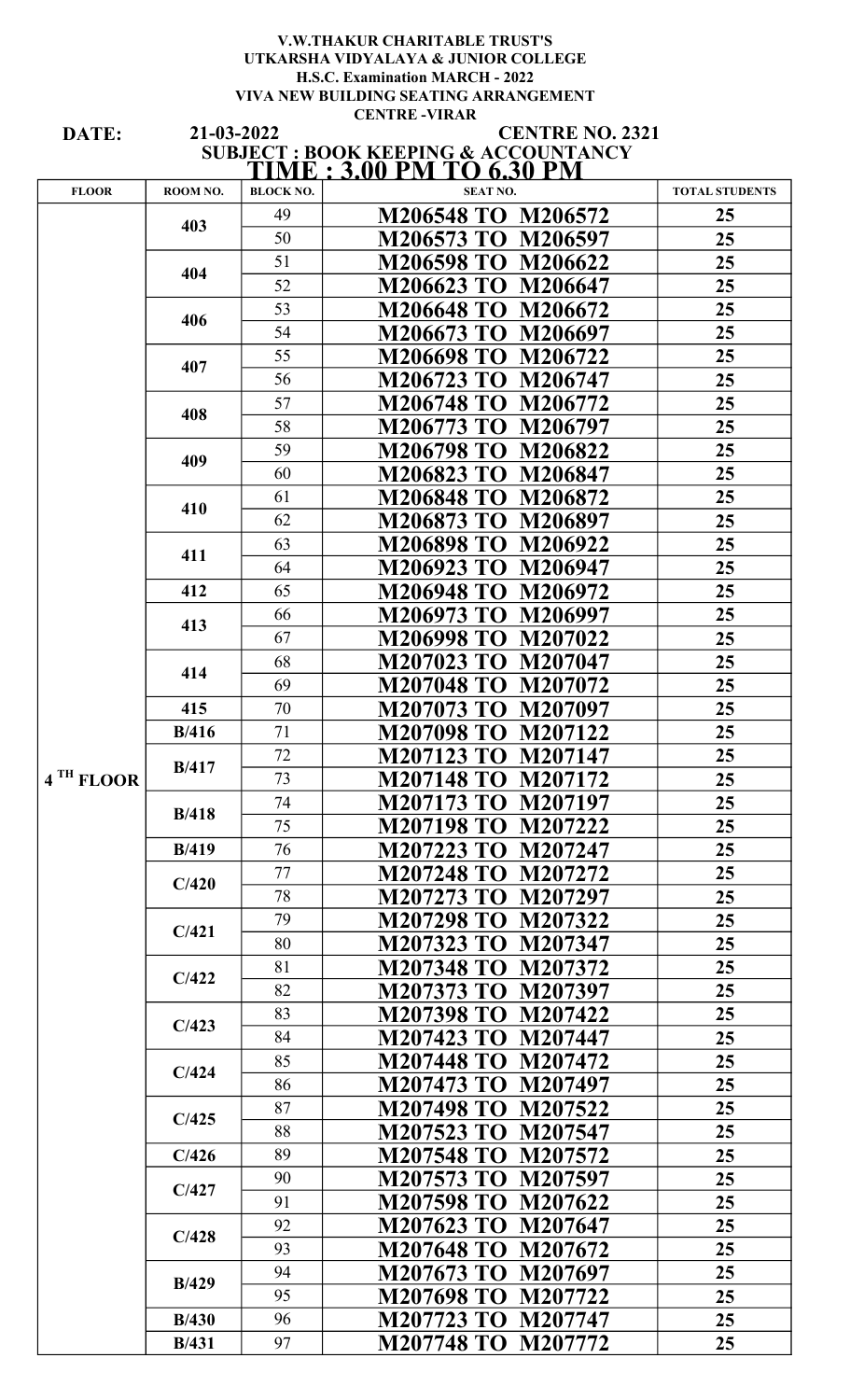### V.W.THAKUR CHARITABLE TRUST'S UTKARSHA VIDYALAYA & JUNIOR COLLEGE H.S.C. Examination MARCH - 2022 VIVA NEW BUILDING SEATING ARRANGEMENT CENTRE - VIRAR

DATE:

#### SUBJECT : BOOK KEEPING & ACCOUNTANCY CENTRE NO. 2321 TIME : 3.00 PM TO 6.30 PM 21-03-2022

| <b>FLOOR</b>      | ROOM NO. | <u> LIVILI 1 JJJV L IVI</u><br><b>BLOCK NO.</b> | <u> VIJV 171</u><br><b>SEAT NO.</b> | <b>TOTAL</b><br><b>STUDENTS</b> |
|-------------------|----------|-------------------------------------------------|-------------------------------------|---------------------------------|
|                   | 502      | 98                                              | M207773 TO M207797                  | 25                              |
|                   |          | 99                                              | M207798 TO M207822                  | 25                              |
|                   | 503      | 100                                             | M207823 TO M207847                  | 25                              |
|                   |          | 101                                             | M207848 TO M207872                  | 25                              |
|                   | 506      | 102                                             | M207873 TO M207897                  | 25                              |
|                   |          | 103                                             | M207898 TO M207922                  | 25                              |
|                   | 509      | 104                                             | M207923 TO M207947                  | 25                              |
|                   |          | 105                                             | M207948 TO M207972                  | 25                              |
|                   | 510      | 106                                             | M207973 TO M207997                  | 25                              |
|                   |          | 107                                             | M207998 TO M208022                  | 25                              |
|                   | 511      | 108                                             | M208023 TO M208047                  | 25                              |
|                   |          | 109                                             | M208048 TO M208072                  | 25                              |
|                   | 512      | 110                                             | M208073 TO M208097                  | 25                              |
|                   | 513      | 111                                             | M208098 TO M208122                  | 25                              |
|                   |          | 112                                             | M208123 TO M208147                  | 25                              |
|                   | 514      | 113                                             | M208148 TO M208172                  | 25                              |
|                   |          | 114                                             | M208173 TO M208197                  | 25                              |
|                   | 515      | 115                                             | M208198 TO M208222                  | 25                              |
|                   | B/516    | 116                                             | M208223 TO M208247                  | 25                              |
|                   | B/517    | 117                                             | M208248 TO M208272                  | 25                              |
| $5$ <sup>TH</sup> |          | 118                                             | M208273 TO M208297                  | 25                              |
| <b>FLOOR</b>      | B/518    | 119                                             | M208298 TO M208322                  | 25                              |
|                   |          | 120                                             | M208323 TO M208347                  | 25                              |
|                   | B/519    | 121                                             | M208348 TO M208372                  | 25                              |
|                   | C/520    | 122                                             | M208373 TO M208397                  | 25 <sub>1</sub>                 |
|                   |          | 123                                             | M208398 TO M208422                  | 25                              |
|                   | C/521    | 124                                             | M208423 TO M208447                  | 25                              |
|                   |          | 125                                             | M208448 TO M208472                  | 25                              |
|                   | C/522    | 126                                             | M208473 TO M208497                  | 25                              |
|                   |          | 127                                             | M208498 TO M208522                  | 25 <sub>1</sub>                 |
|                   | C/523    | 128                                             | M208523 TO M208547                  | 25                              |
|                   |          | 129                                             | M208548 TO M208572                  | 25                              |
|                   | C/524    | 130                                             | M208573 TO M208597                  | 25                              |
|                   |          | 131                                             | M208598 TO M208622                  | 25                              |
|                   | C/525    | 132                                             | M208623 TO M208647                  | 25                              |
|                   |          | 133                                             | M208648 TO M208672                  | 25                              |
|                   | C/527    | 134                                             | M208673 TO M208697                  | 25 <sub>1</sub>                 |
|                   |          | 135                                             | M208698 TO M208722                  | 25                              |
|                   | C/528    | 136<br>137                                      | M208723 TO M208747                  | 25                              |
|                   | B/529    | 138                                             | M208748 TO M208772                  | 25                              |
|                   |          |                                                 | M208773 TO M208797                  | 25                              |
|                   |          | 139                                             | M208798 TO M208822                  | 25                              |